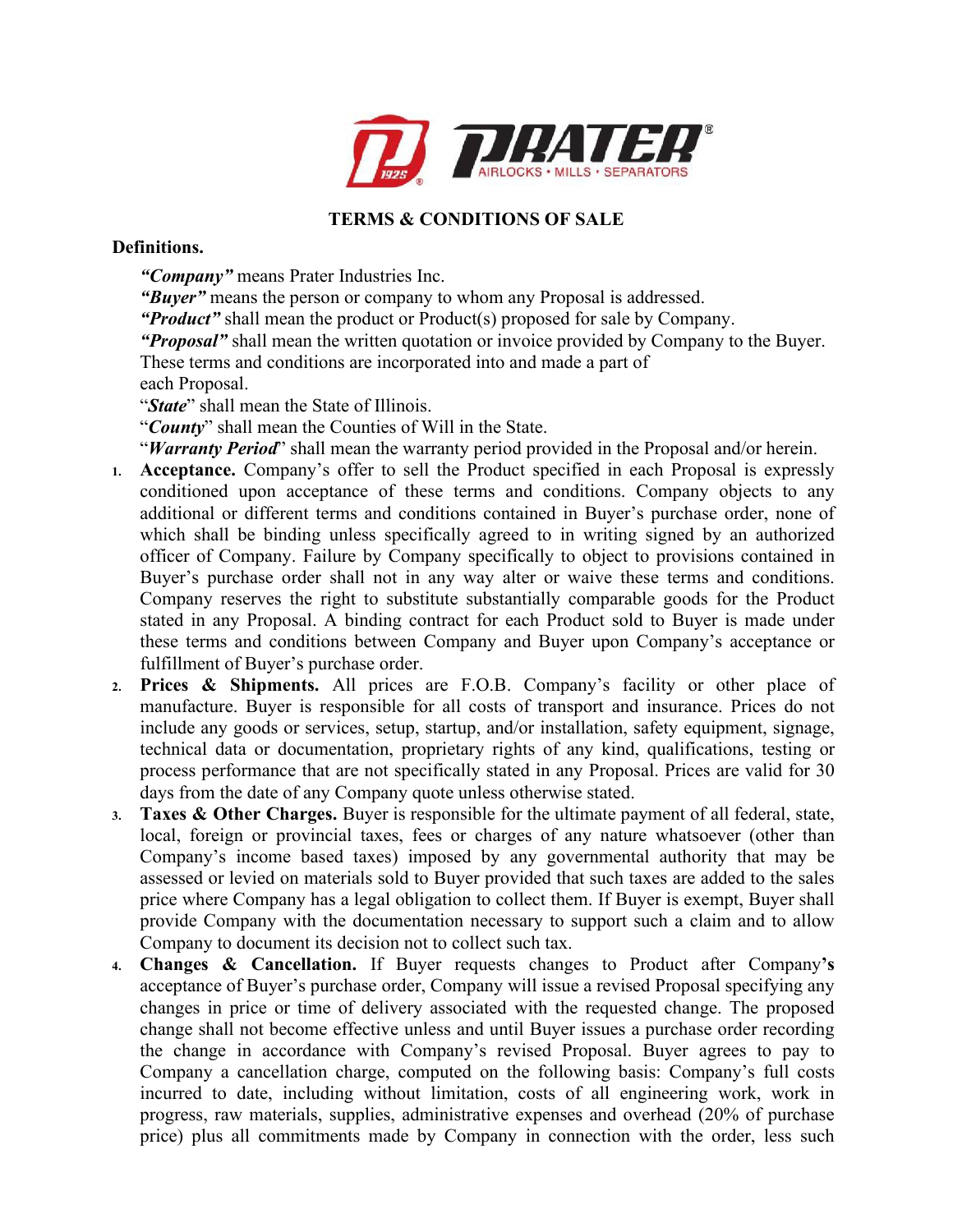allowances as Company may be in position to make for any standard components and scrap material, in Company's sole determination. If any portion of Product is identified as "Special" or "Made to Order", Buyer's order shall not be cancelled or cancelable by Buyer after acceptance by Company, except upon payment in full of the purchase price.

- **5. Delivery Dates.** All delivery and shipment dates quoted are approximate and subject to Company's availability schedule. Company will make reasonable efforts to meet the delivery date(s) quoted, however, Company does not assume liability, consequential or otherwise, because of any delay or failure to deliver all or part of an order for any reason. All delivery promises are predicated upon prompt and timely receipt from Buyer of all necessary information, material samples, documentation, etc.
- **6. Installation, Maintenance & Operation.** Buyer is solely responsible for installation, operation and maintenance of the Product in accordance with the manual(s).
- **7. Credit & Payment Terms.** For all export orders (excluding Canada), payment in full is required prior to manufacture and shipment of Product(s). Buyer will receive a pro forma invoice when Company receives a valid and binding Purchase Order. For Domestic orders, unless other terms of payment are specified in any Proposal: (a) for orders under \$30,000: Net 30 Days from Shipment; and (b) orders between \$30,000 - \$100,000: 40% Deposit with order and balance due Net 30 days from Shipment; and (c) orders over \$100,000: 40% Deposit with order; 30% upon submittal of Approval Drawings, 20% Prior to Shipment, Balance Net 30 Days from Shipment. All credit card transactions are subject to an additional processing fee equal to 4% of the payment of amount. Buyer shall make all payments in full without any deduction for any claim or setoff or recoupment. The payment terms stated in any Proposal are conditioned upon approval of Buyer's credit and may be withdrawn or amended at any time by Company at its discretion if (a) Buyer does not maintain a satisfactory credit rating or (b) if Buyer does not maintain its account with Company in good standing. Company reserves the right to change these credit terms, refuse shipment or cancel unfilled orders at any time when the financial condition of Buyer fails to meet the requirements of a satisfactory credit rating or when the previous payment record of Buyer to Company reasonably warrants such action. If delivery dates are delayed by Buyer for reasons within its reasonable control, payments are nevertheless due when Company is prepared to make delivery according to the delivery schedule. Payment is not contingent upon installation, use or operation of any Product(s). No cash discounts for early payment will be granted. Buyer shall be delinquent if payment is not remitted according to the applicable terms. Interest shall accrue on delinquent invoices at the rate of 1.5% per month, subject to federal, state and local laws, on the amount of the unpaid balance from the original due date of the invoice. In the event Company refers delinquencies to an attorney or an agent for collection, Buyer shall pay all costs of collection, including attorney's fees. Should Buyer become delinquent in the payment of any sum, all contractual obligations of Company to Buyer shall terminate. Notwithstanding the foregoing, if Buyer wishes to dispute an amount which has been invoiced by Company, it will nonetheless make payment on the due date to Company's lawyers who shall hold such amounts in dispute.
- **8. Security Interest.** Company retains a security interest ("Security Interest") in the Product to secure any portion of the purchase price not paid. These terms and conditions constitute a written security agreement provided by Buyer to Company covering all Product sold by Company to Buyer. Company may record a Uniform Commercial Code Financing Statement evidencing this Security Interest. Company has all rights and remedies accorded by law or equity to a secured seller, including the right to enter upon the premises where the Product shall be located for purposes of removing or rendering them inoperative, and all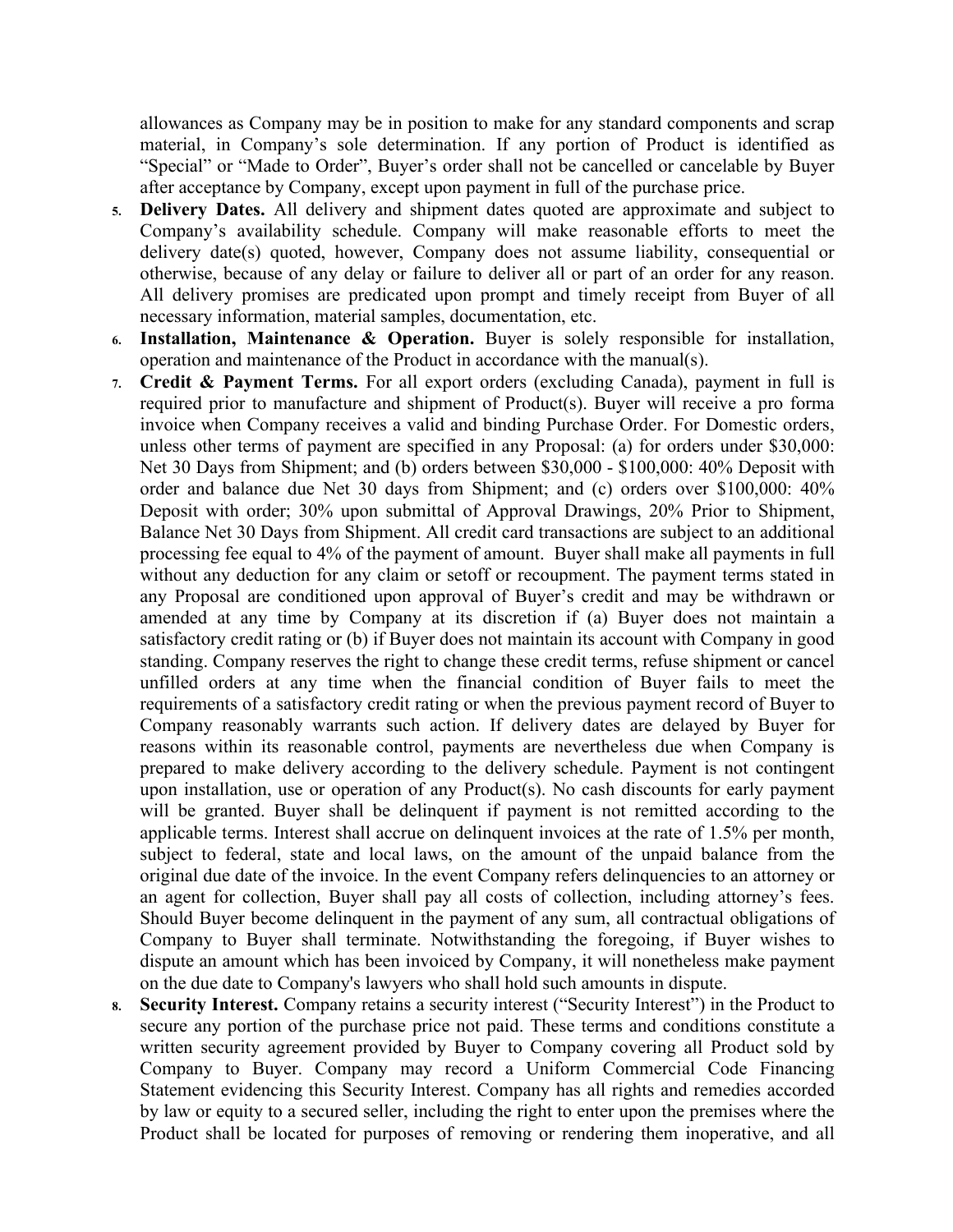such rights and remedies shall be cumulative. Buyer shall maintain insurance against all risks to cover full replacement value of the Product until Company has been paid in full and agrees to do all things and acts necessary to perfect and maintain such Security Interest for the benefit of Company.

- **9. Title and Risk of Loss**. Title and risk of loss or damage to the Product shall pass to the Buyer upon tender of delivery F.O.B. Company's facility or other place of manufacture. Any claim by Buyer for damage occurring during shipment shall be made directly against the freight carrier, with a copy of such claim forwarded to Company within ten (10) days. Any shipments returned to Company as a result of Buyer's unexcused delay or failure to accept delivery will require Buyer to pay all additional costs incurred by Company.
- **10. Product Acceptance.** All Product will be deemed accepted by Buyer if Buyer does not provide Company with a written notice of rejection within 5 days of the date of delivery to Buyer, which notice shall specify in detail any reasons for rejection.

## 11. **Limited Warranty.**

- a. Company warrants that the Product manufactured by it and delivered hereunder will be free of defects in material and workmanship for the Warranty Period. Such warranty is conditioned upon Seller receiving written notice of any alleged defect within ten (10) days after its discovery within the Warranty Period. Upon receipt of such timely notice, Company shall make an investigation and inspection of such alleged defect. In the event Company determines that Product is defective, Company, at its option and sole discretion, shall either correct such nonconformity by suitable repair to such defective Product, or furnish a replacement part F.O.B. point of shipment, or return to Buyer the purchase price paid for such defective Product; provided that in all instances, Buyer has fully paid for the Product and has stored, installed, maintained and operated such Product in accordance with good industry practices and has complied with the specific recommendations or instructions of Company. EXCEPT FOR THE FOREGOING WARRANTY, COMPANY MAKES NO WARRANTY WHATSOEVER WITH RESPECT TO THE PRODUCT(S), INCLUDING WITHOUT LIMITATION ANY (a) WARRANTY OF MERCHANTABILITY, (b) WARRANTY OF FITNESS FOR A PARTICULAR PURPOSE, (c) WARRANTY OF TITLE; OR (d) WARRANTY AGAINST INFRINGEMENT OF INTELLECTUAL PROPERTY RIGHTS OF A THIRD PARTY; WHETHER EXPRESS OR IMPLIED BY LAW, COURSE OF DEALING, COURSE OF PERFORMANCE, USAGE OF TRADE OR OTHERWISE.
- b. The warranty provided herein is not transferable by Buyer to any third party.
- c. Goods, subcomponents and materials not manufactured by Company ("Third Party Product") may constitute, contain, be contained in, incorporated into, attached to or packaged together with, the Product. Third Party Products are not covered by the warranty herein set forth. COMPANY MAKES NO REPRESENTATIONS OR WARRANTIES WITH RESPECT TO ANY THIRD PARTY PRODUCT, INCLUDING WITHOUT LIMITATION ANY (a) WARRANTY OF MERCHANTABILITY, (b) WARRANTY OF FITNESS FOR A PARTICULAR PURPOSE, (c) WARRANTY OF TITLE; OR (d) WARRANTY AGAINST INFRINGEMENT OF INTELLECTUAL PROPERTY RIGHTS OF A THIRD PARTY; WHETHER EXPRESS OR IMPLIED BY LAW, COURSE OF DEALING, COURSE OF PERFORMANCE, USAGE OF TRADE OR OTHERWISE. Third Party Products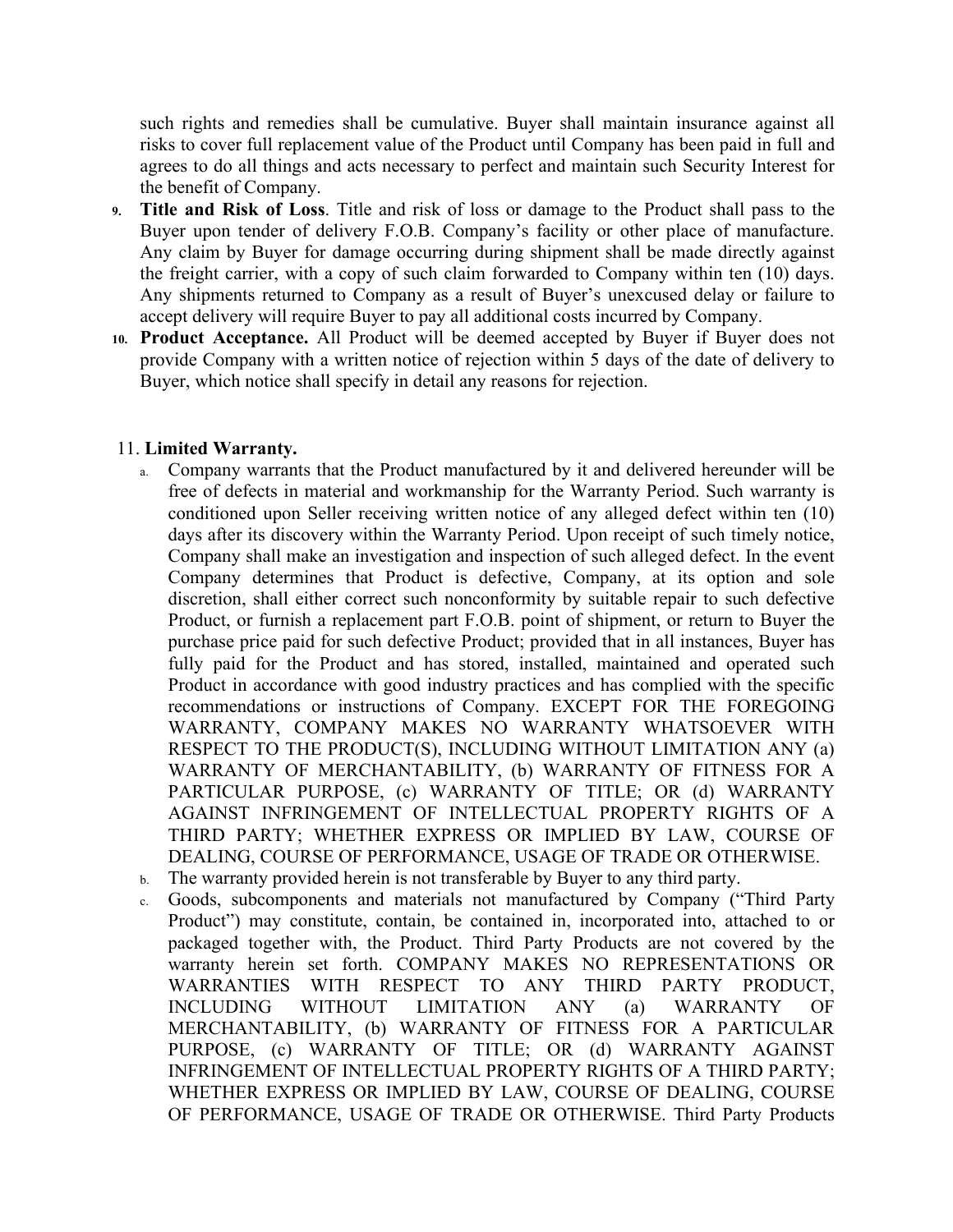shall carry whatever warranty the third-party manufacturer has conveyed to Company and which can be assigned to Buyer.

- d. The warranty provided herein shall not apply to Product that has been altered, modified or repaired by anyone other than the Company or to Product that has been damaged through accident, misuse, neglect or lack of proper maintenance. The effects of corrosion, erosion and normal wear and tear on Product are specifically excluded from this warranty. This warranty shall not apply to wear to Product or wear to any of its parts or components caused by Buyer's feed material or any of Buyer's products.
- e. Company warrants that the Equipment manufactured by it and delivered hereunder will be free of defects in material and workmanship for a period of eighteen (18) months from the date of shipment by Company or twelve (12) months from commencement of use of the Equipment, whichever occurs first (the "Warranty Period"). Purchaser shall be obligated to promptly report any failure of the Equipment to conform to this warranty in writing to Company within the Warranty Period, whereupon Company shall, at its option, correct such nonconformity by suitable repair to such Equipment, or furnish a replacement part F.O.B. point of shipment, provided Purchaser has fully paid for the Equipment and has stored, installed, maintained and operated such Equipment in accordance with good industry practices and has complied with specific recommendations or instructions of Company. without Company's prior written approval. Equipment returns for any reason will be refused without the Company's prior authorization.
- 12. **EXCLUSIVE REMEDIES.** THE REMEDIES PROVIDED HEREIN ARE BUYER'S SOLE AND EXCLUSIVE REMEDIES. IN NO CASE WHATSOEVER, WHETHER AS A RESULT OF BREACH OF CONTRACT, BREACH OF WARRANTY OR TORT (INCLUDING COMPANY'S OR BUYER'S NEGLIGENCE OR STRICT LIABILITY) SHALL COMPANY BE LIABLE FOR ANY CONSEQUENTIAL OR INCIDENTAL DAMAGES INCURRED BY BUYER OR THIRD PARTY, INCLUDING, BUT NOT LIMITED TO: LOSS OF SALES, PROFIT, REVENUE OR GOOD WILL; LOSS OF USE OF GOODS OR ANY ASSOCIATED EQUIPMENT OR MATERIAL; COST OF CAPITAL; COST OF SUBSTITUTE PRODUCTS, FACILITIES OR SERVICES; DOWNTIME COSTS; ATTORNEY'S FEES; OR LOSSES OR CLAIMS OF CUSTOMERS OR BUYER FOR SUCH DAMAGES. BUYER HEREBY AGREES TO INDEMNIFY AND HOLD COMPANY HARMLESS FROM ANY AND ALL SUCH DAMAGES. BUYER FURTHER AGREES TO DEFEND, INDEMNIFY AND HOLD COMPANY HARMLESS FROM ANY AND ALL CLAIMS, LIABILITY, DAMAGES OR EXPENSES (INCLUDING ATTORNEY'S FEES) ASSERTED AGAINST COMPANY AS THE RESULT OF PROPERTY DAMAGE, PERSONAL INJURIES OR DEATH, TO BUYER, ITS EMPLOYEES, AND ANY OTHER THIRD PARTIES, RESULTING FROM THE ACTIONS OR INACTIONS OF ANY OTHER PERSON OTHER THAN COMPANY, INCLUDING, WITHOUT LIMITATION, THE ACTIONS OF BUYER, ITS EMPLOYEES, AGENTS AND CUSTOMERS.
- 13. **Limitation of Liability**. Buyer's remedies set forth herein are exclusive, and the total liability of Company with respect to any Proposal and the Product furnished thereunder, in connection with the performance or breach thereof, or from the manufacture, sale, delivery, installation, repair or technical direction covered by or furnished under a Proposal or these terms and conditions, whether based on contract, warranty, negligence, indemnity, strict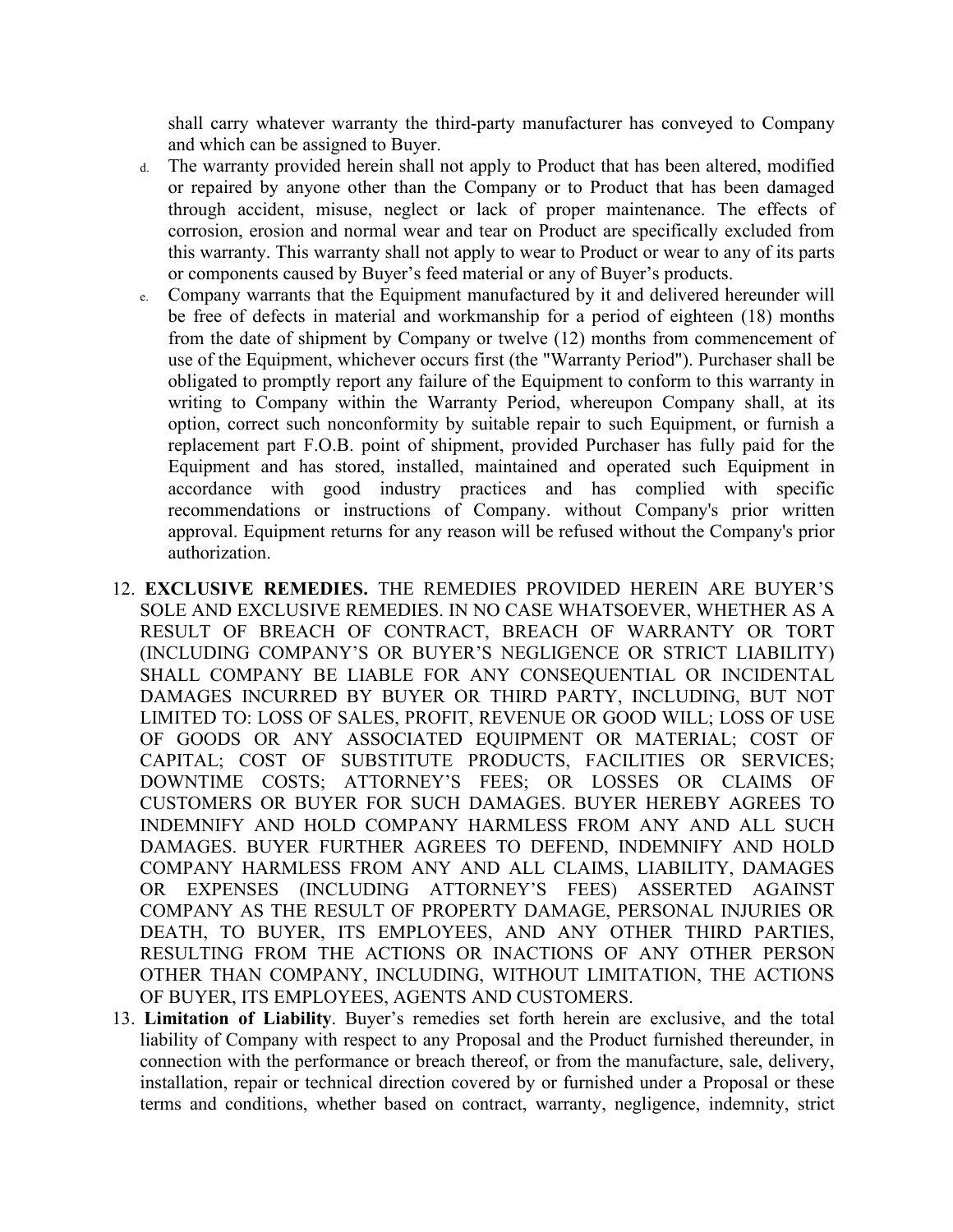liability or otherwise, shall not exceed the total amount paid by Buyer to Company for the Product upon which such liability is based.

- 14. **Intellectual Property.** Company is not liable to Buyer for any claims or damages of Buyer relating in any manner whatsoever to any infringement of any patent, copyright, trademark, trade secret, or any proprietary right of any third party. Buyer shall indemnify and hold Company harmless against any and all such claims or damages arising out of Buyer's use of the Product. Buyer acknowledges and agrees that: (a) any and all Company's Intellectual Property Rights are the sole and exclusive property of Company or its licensors; (b) Buyer shall not acquire any ownership interest in any of Company's Intellectual Property Rights; (c) any goodwill derived from the use by Buyer of Company's Intellectual Property Rights inures to the benefit of Company or its licensors, as the case may be; (d) if Buyer acquires any Intellectual Property Rights, rights in or relating to any Product (including any rights in any trademarks, derivative works or patent improvements relating thereto) by operation of law, or otherwise, such rights are deemed and are hereby irrevocably assigned to Company or its licensors, as the case may be, without further action by either of the parties; and (e) Buyer shall use Company's Intellectual Property Rights solely for purposes of using the Product under this Agreement and only in accordance with these terms and conditions. Buyer shall not: (a) take any action that interferes with any of Company's rights in or to Company's Intellectual Property Rights, including Company's ownership or exercise thereof; (b) challenge any right, title or interest of Company in or to Company's Intellectual Property Rights; (c) make any claim or take any action adverse to Company's ownership of Company's Intellectual Property Rights; (d) register or apply for registrations, anywhere in the world, for Company's trademarks or any other trademark that incorporates Company's trademarks; (e) use any mark, anywhere that is confusingly similar to Company's trademarks; (f) engage in any action that tends to disparage, dilute the value of, or reflect negatively on the Product or any Company's trademarks; (g) misappropriate any of Company's trademarks for use as a domain name; (h) alter, obscure or remove any Company's trademarks, or trademark or copyright notices or any other proprietary rights notices placed on the Product, marketing materials or other materials that Company may provide; and (i) permit any third parties, without the written approval of the Company, to inspect, modified, review or otherwise undertake any efforts to gain an understanding or access to the Intellectual Property Rights of the Company . For purposes hereof, "Intellectual Property Rights" means all industrial and other intellectual property rights comprising or relating to: (i) patents; (ii) trademarks; (iii) internet domain names, whether or not trademarks, web addresses, web pages, website and URLs; (iv) works of authorship, expressions, designs and design registrations, whether or not copyrightable, including copyrights and copyrightable works, software and firmware, data, data files, and databases and other specifications and documentation; (v) trade secrets; and (vi) all industrial and other intellectual property rights, and all rights, interests and protections that are associated with, equivalent or similar to, or required for the exercise of, any of the foregoing, however arising, in each case whether registered or unregistered and including all registrations and applications for, and renewals or extensions of, such rights or forms of protection pursuant to the laws of any jurisdiction throughout in any part of the world.
- 15. **Confidentiality and Non-Solicitation.** Any Proposals, quotes, invoices, order acknowledgments, prints, brochures, drawings or other information furnished to Buyer by Company are intended for confidential use by Buyer, and shall not be disclosed by Buyer or used to the detriment of Company's competitive position. In addition, Buyer hereby agrees that for the 2-year period following any Proposal, Buyer shall not interfere in, or solicit or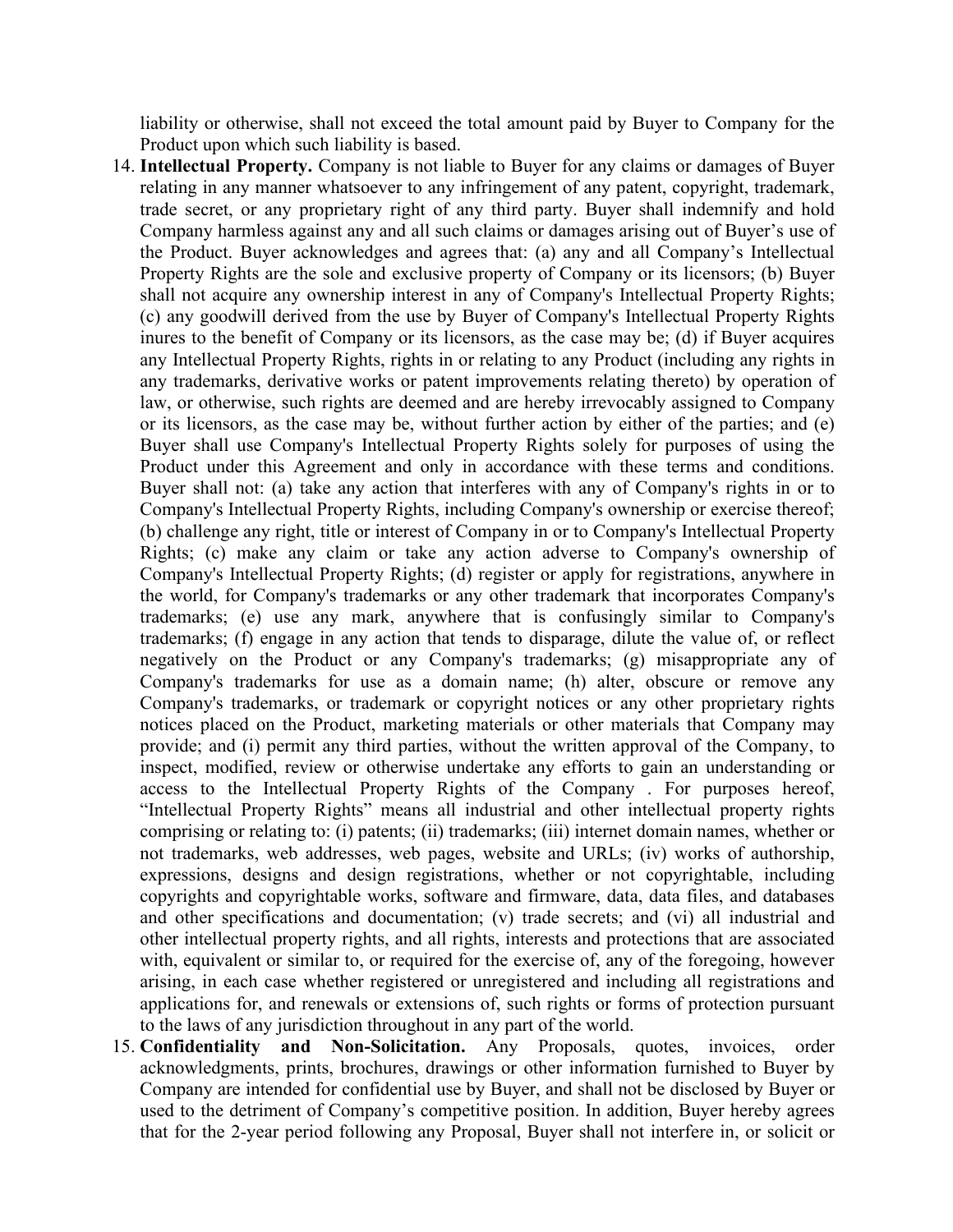induce any change in or cessation of, the business relationship between Company and any of its customers, independent contractors, agents, representatives, contract manufacturers, suppliers, or investors; nor solicit or induce any Company employees or other agents to terminate their employment or other relationship with Company.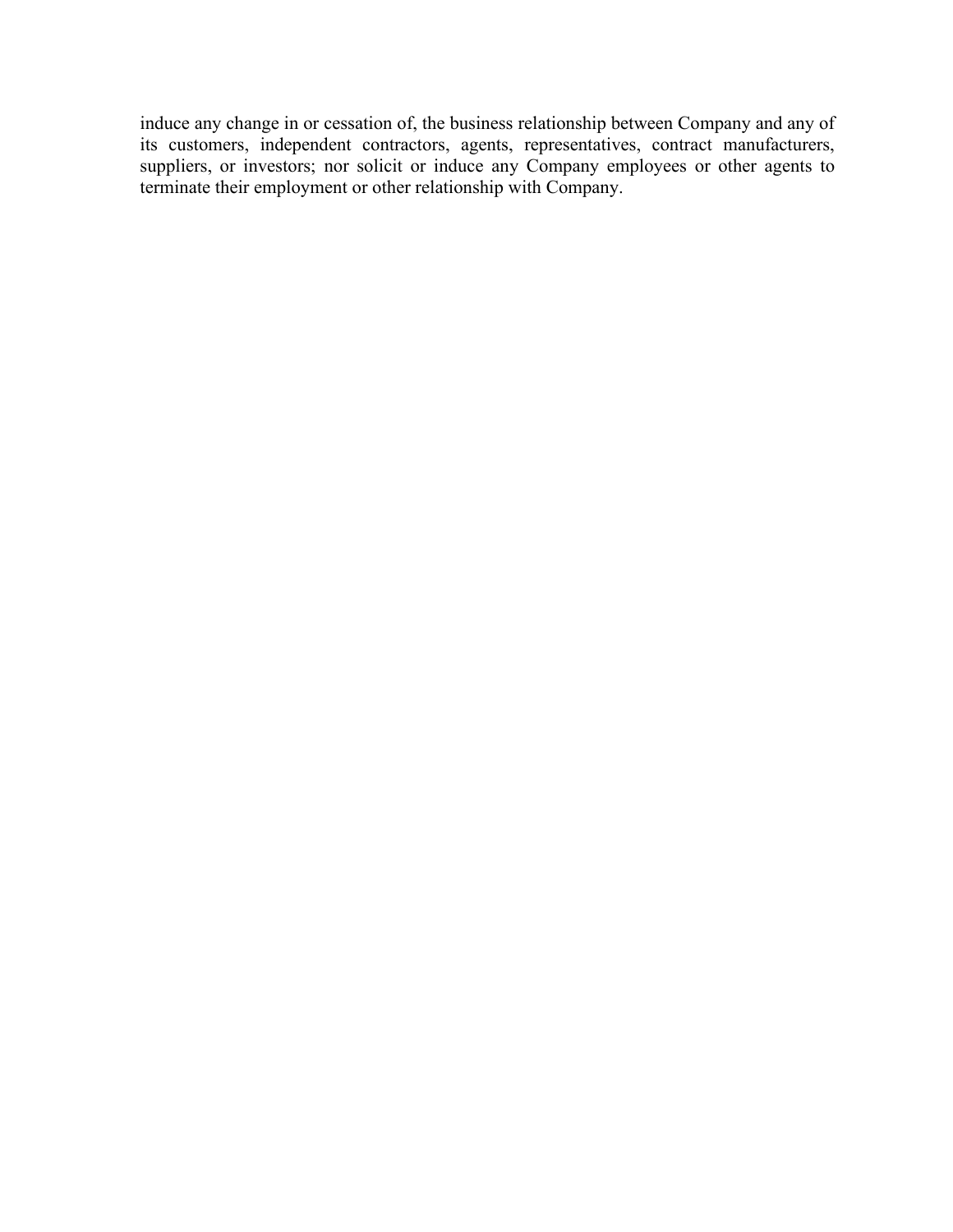**16. Performance Standards.** In the event Product will be used by Buyer to process feed material ("Feed Material"), the Company may, prior to the Product order process, test the Feed Material, including the size, moisture content, product temperature and abrasiveness thereof (collectively the "Feed Material Characteristics"). Notwithstanding any testing of the Feed Material by Company, however, Buyer shall be and remain fully responsible for specifically identifying the Feed Material Characteristics and any and all variations of the Feed Material, which is to be processed by the Product. Buyer represents and warrants to Company that the Feed Material to be used in the Product is identical to the Feed Material provided to the Company as a sample. All variations of the Feed Material to be processed by the Product shall be provided as a sample at the time of ordering the Product. Buyer's failure to process Feed Material which is identical to the samples provided to the Company voids and nullifies the warranty provided for herein.

In the event of a warranty claim by Buyer, capacity and fitness may be tested and measured by the Company using the Company's Product in order to determine whether the Feed Material used by Buyer (including all Feed Material Characteristics) matches the samples provided to the Company. In the event of a warranty claim requiring the testing and measuring of Feed Material, Buyer at its expense shall be obligated to provide the Company with samples of Feed Material currently being used for testing purposes. Buyer shall represent and warrant to the Company that the samples of Feed Material currently supplied is the same Feed Material being used by Buyer with the Product. The Company's determination of product specifications of Feed Material into the Product matching samples previously provided shall be determinative and binding on the Buyer.

**17. Buyer's Use and Covenants.** Any safety devices, sensors and guards offered in Company's Proposal are recommended for purchase. Buyer hereby agrees as part of Company's consideration to sell the Product that Buyer hereby covenants to Company that Buyer: (a) will use Product only for its intended uses; (b) will keep Product level and balanced and in good repair; (c) will keep all guards, sensors and safety devices in place; (d) will train all operators, service personnel, other employees and third parties who operate the Product in accordance with the operator's manuals and instruction sheets, within OSHA Regulations and within the applicable National Fire Protection Association (NFPA) and American National Standards Institute (ANSI) standards/recommendations; (e) will implement and enforce a Lockout/Tagout program per OSHA; (f) will conduct a Process Hazard Analysis of its process and will comply with the findings of its analysis; (g) has determined or will determine the proper NFPA classification for the area where the Product will be located and has ordered and will order from the Company and from other suppliers only components that are suitable for that classification; (h) will comply with OSHA regulations, with applicable National Electric Code (NEC), NFPA and ANSI standards/recommendations and with any other applicable state or federal safety laws or regulations; (i) will install fire and explosion detection and suppression equipment appropriate to Buyer's products and process; (j) has determined without reliance on Company that Product is a suitable component in Buyer's process; (k) will not remove or modify any device, warning sign, operator's manual or work handling tools accompanying, installed on or attached to the Product; (l) will comply with the terms of the Proposal including these terms and conditions; (m) notify Company of the name and address of the new owner if ownership of the Product is transferred and furnish the new owner with all manuals, instructions, safety devices, sensors and guards; (n) will, no later than ten (10) days after its occurrence, notify Company in writing of any accident or malfunction involving any Product which results in injury to or death of persons, including Buyer's agents and employees, or damage to property, including Buyer's property, or the loss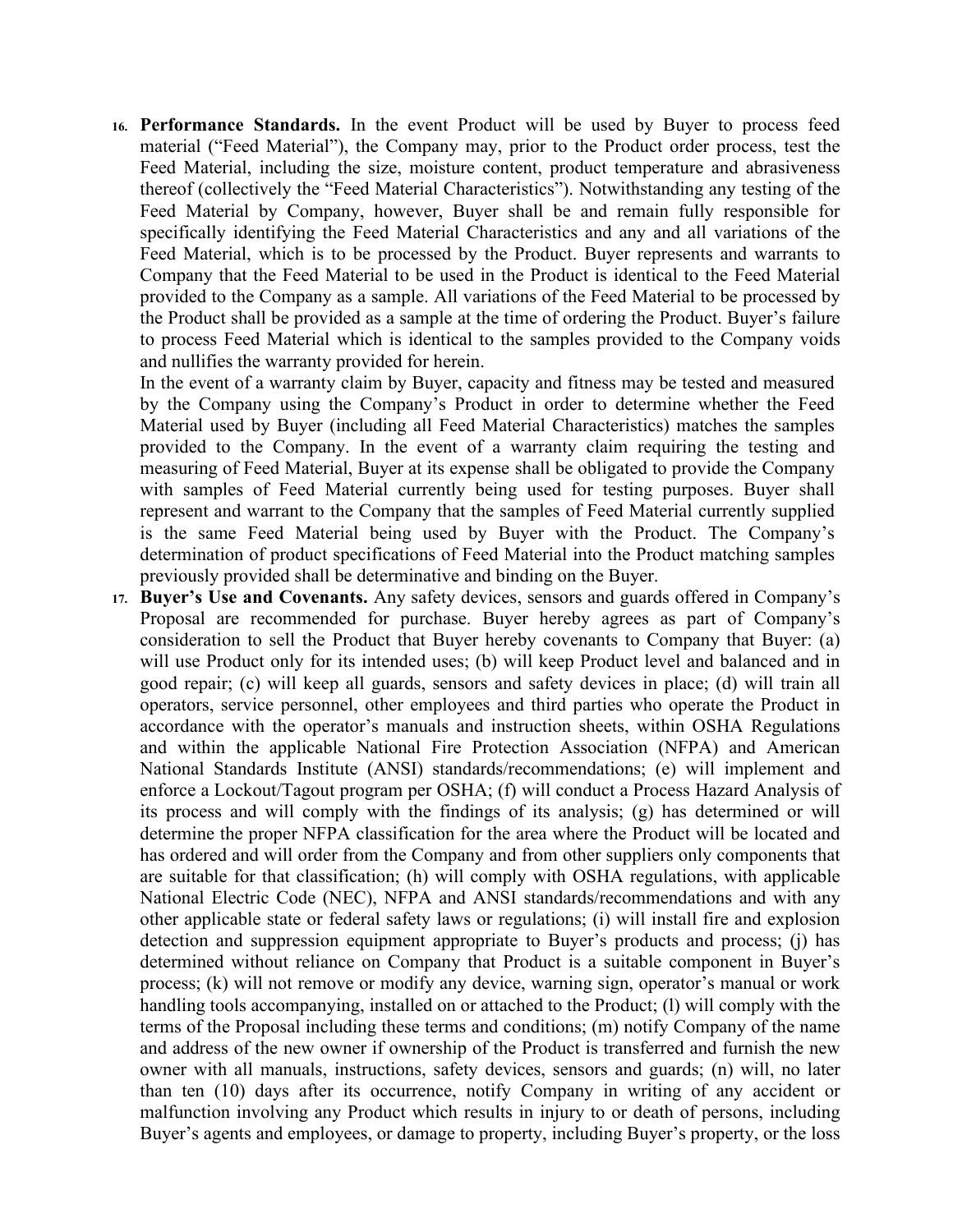of use thereof; (o) will cooperate fully with Company in investigating and determining the cause of any such accident or malfunction; (p) will not use or operate any Product which is considered to be defective. Any use of Product in violation of any of the foregoing covenants shall be at Buyer's sole risk and liability.

- **18. Indemnification; Waiver of Subrogation**. Buyer agrees that if any damage or injury (including death) to any person or to any property (including loss of use thereof) results, or is alleged to have resulted, in whole or in part from any modification or alteration of the Product (including but not limited to the removal of any guards), from the improper or abnormal operation of the Product, or from Buyer's breach of any covenants herein, then Buyer will defend, indemnify and hold harmless Company and its officers, directors, employees, agents, affiliates, successors and assigns (collectively "Indemnified Parties") from all liability, damages, penalties, fines, settlement and/or compromise payments, costs and expenses (including attorneys' fees and all other costs of litigation and defense) arising from such injury or damage, whether the Indemnified Party's liability or alleged liability be in contract, negligence, strict tort, or otherwise. Buyer covenants that any insurance policies carried by Buyer shall waive any right of subrogation of the insurers against the Indemnified Parties, and Buyer will deliver to Company satisfactory proof that such waivers have been incorporated into such insurance policies.
- **19. Fire & Explosion Protection.** The Product may process, handle and/or create fine dusts or powders. As such, there may be a fire and explosion hazard. Buyer agrees to contact its property insurance company and determine what, if any, fire or explosion protection requirements should be met and to inform Company of any such requirements. Fire and explosion detection and suppression systems vary depending on what materials Buyer is processing and using, and they are something that Buyer must coordinate throughout its factory. Buyer is solely responsible for determining what fire and explosion protection is necessary for its particular facility, including the Product, and Buyer must supply any necessary fire and explosion detection and suppression equipment or systems.

## **20. Miscellaneous.**

- a. Applicable Laws; Jurisdiction and Venue. This contract shall be construed in accordance with the laws of the State. Exclusive venue and jurisdiction of any dispute between the parties regarding a Proposal and all related issues shall be with the local and federal courts of the County. The Buyer hereby submits itself to this venue. In the event of a lawsuit, Buyer and Company each agree not to file any motion or defense asserting that the foregoing described courts are not a court of proper venue.
- $\underline{b}$ . Force Majeure. Neither party shall not be responsible for any failure to perform the contract formed hereunder due to causes beyond its control, including, but not limited to, acts of God, labor disputes or shortages, acts of government or judicial action, or inability or delay in securing parts or components, provided that such inability or delay is not a result of any action or inaction on the part of Company, all whether foreseen or unforeseen. These items are sold for domestic consumption in the United States. If exported, purchaser assumes full responsibility for compliance with U.S. export controls.
- $c.$  Assignment. None of the rights, duties or obligations defined herein may be assigned, transferred or delegated without the prior written consent of the other party, and such consent shall not be unreasonably withheld.
- d. Non-waiver. Neither party's failure to exercise any of its rights for any period shall not constitute or be deemed a waiver or forfeiture of such rights.